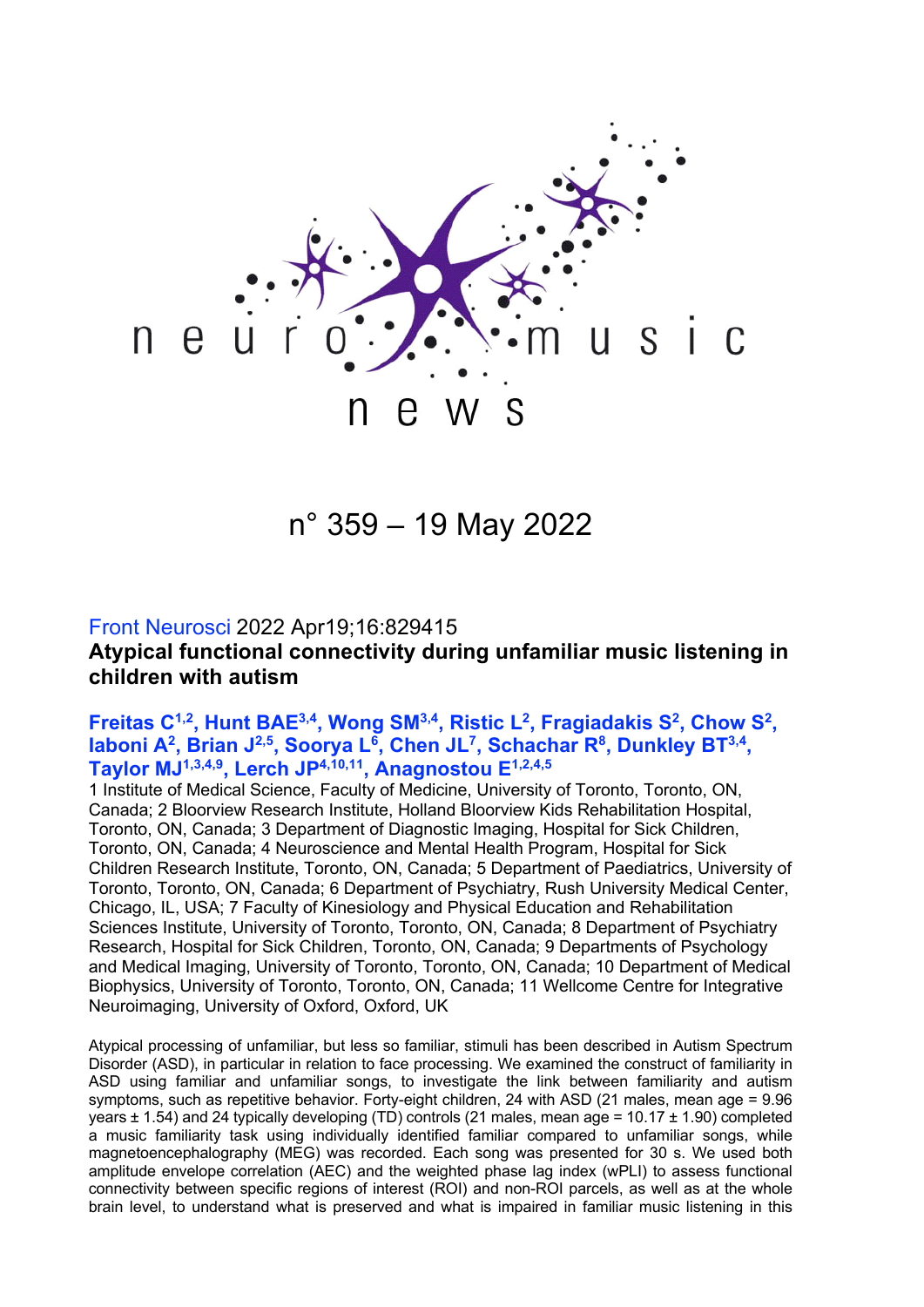population. Increased wPLI synchronization for familiar vs. unfamiliar music was found for typically developing children in the gamma frequency. There were no significant differences within the ASD group for this comparison. During the processing of unfamiliar music, we demonstrated left lateralized increased theta and beta band connectivity in children with ASD compared to controls. An interaction effect found greater alpha band connectivity in the TD group compared to ASD to unfamiliar music only, anchored in the left insula. Our results revealed atypical processing of unfamiliar songs in children with ASD, consistent with previous studies in other modalities reporting that processing novelty is a challenge for ASD. Relatively typical processing of familiar stimuli may represent a strength and may be of interest to strength-based intervention planning.

*L'elaborazione atipica di stimoli sconosciuti, ma meno familiari, è stata descritta nel Disturbo dello spettro autistico (ASD), in particolare in relazione all'elaborazione del volto. Gli Autori hanno esaminato il costrutto della familiarità nell'ASD usando canzoni familiari e non familiari, per indagare il legame tra familiarità e sintomi di autismo, come il comportamento ripetitivo. Quarantotto bambini, 24 con ASD (21 maschi, età media = 9,96 anni ± 1,54) e 24 controlli a sviluppo tipico (TD) (21 maschi, età media = 10,17 ± 1,90) hanno completato un compito di familiarità con la musica utilizzando canzoni identificate individualmente come familiari rispetto a canzoni sconosciute, mentre veniva registrata la magnetoencefalografia (MEG). Ogni canzone è stata presentata per 30 s. Gli Autori hanno utilizzato sia la correlazione dell'inviluppo dell'ampiezza (AEC), che l'indice di ritardo di fase ponderato (wPLI) per valutare la connettività funzionale tra specifiche regioni di interesse (ROI) e particelle non ROI, nonché a livello dell'intero cervello, per capire cosa è conservato e cosa è compromesso nell'ascolto di musica familiare in questa popolazione. È stata riscontrata una maggiore sincronizzazione del wPLI per la musica familiare rispetto a quella non familiare per i bambini con sviluppo tipico nella frequenza gamma. Non ci sono state differenze significative all'interno del gruppo ASD per questo confronto. Durante l'elaborazione di musica sconosciuta, è stata dimostrata una maggiore connettività delle bande theta e beta lateralizzata a sinistra nei bambini con ASD rispetto ai controlli. Un effetto di interazione ha riscontrato una maggiore connettività della banda alfa nel gruppo TD rispetto all'ASD solo per la musica non familiare, ancorata nell'insula sinistra. I risultati ottenuti hanno rivelato l'elaborazione atipica di canzoni non familiari nei bambini con ASD, coerentemente con studi precedenti in altre modalità che riportavano che l'elaborazione della novità è una sfida per l'ASD. L'elaborazione relativamente tipica di stimoli familiari può rappresentare un potenziale ed essere di interesse per la pianificazione dell'intervento basato sul punto di forza.*

# Front Psychol 2022 Apr 22;13:786899 **Understanding design features of music and language: the choric/dialogic distinction**

## **Haiduk F1, Fitch WT1,2**

1 Department of Behavioral and Cognitive Biology, University of Vienna, Vienna, Austria; 2 Vienna Cognitive Science Hub, University of Vienna, Vienna, Austria

Music and spoken language share certain characteristics: both consist of sequences of acoustic elements that are combinatorically combined, and these elements partition the same continuous acoustic dimensions (frequency, formant space and duration). However, the resulting categories differ sharply: scale tones and note durations of small integer ratios appear in music, while speech uses phonemes, lexical tone, and non-isochronous durations. Why did music and language diverge into the two systems we have today, differing in these specific features? We propose a framework based on information theory and a reverse-engineering perspective, suggesting that design features of music and language are a response to their differential deployment along three different continuous dimensions. These include the familiar propositional-aesthetic ('goal') and repetitive-novel ('novelty') dimensions, and a dialogic-choric ('interactivity') dimension that is our focus here. Specifically, we hypothesize that music exhibits specializations enhancing coherent production by several individuals concurrently-the 'choric' context. In contrast, language is specialized for exchange in tightly coordinated turn-taking-'dialogic' contexts. We examine the evidence for our framework, both from humans and non-human animals, and conclude that many proposed design features of music and language follow naturally from their use in distinct dialogic and choric communicative contexts. Furthermore, the hybrid nature of intermediate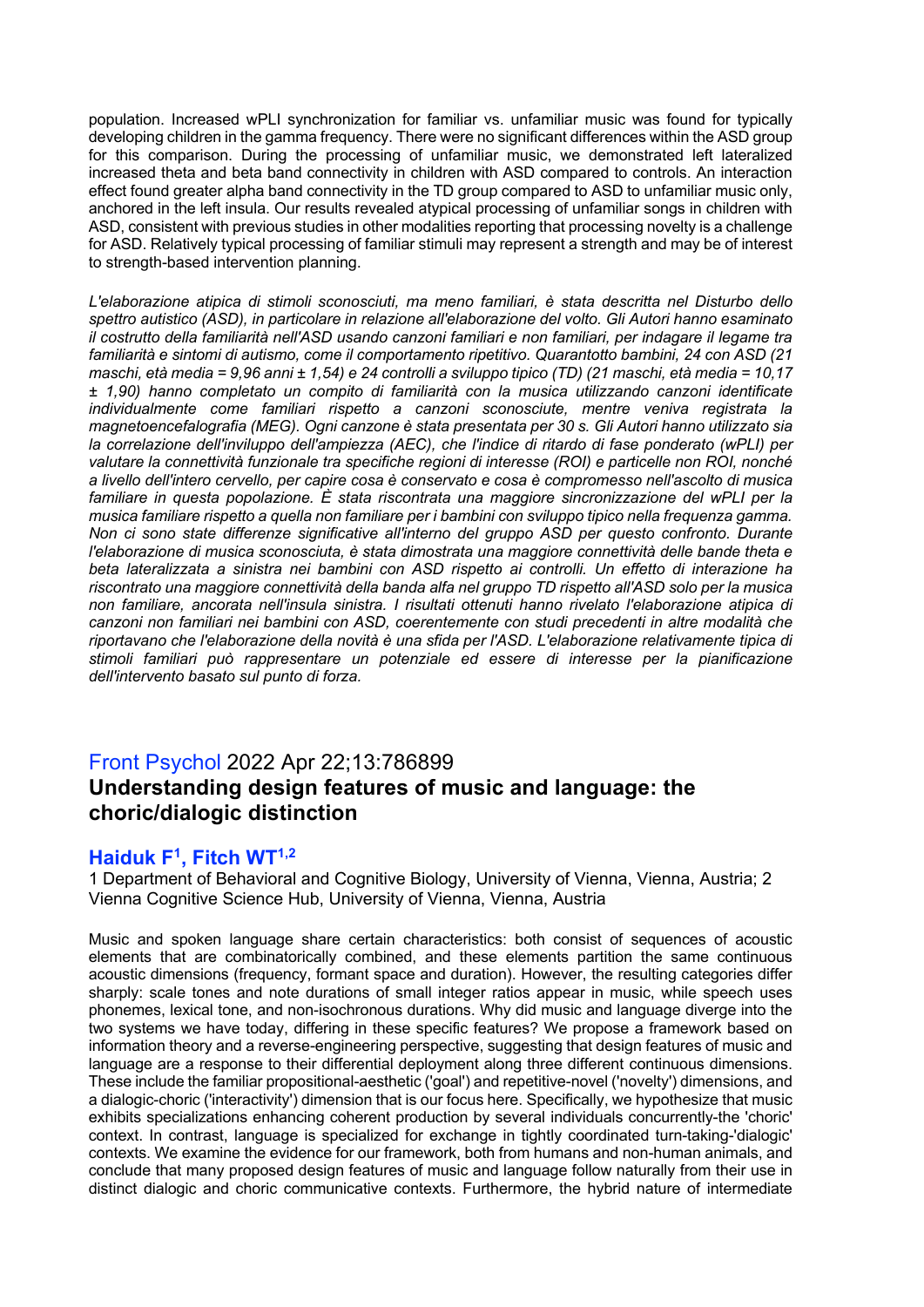systems like poetry, chant, or solo lament follows from their deployment in the less typical interactive context.

*La musica e il linguaggio parlato condividono alcune caratteristiche: entrambi consistono in sequenze di elementi acustici collocati in modo combinato e questi elementi suddividono le stesse dimensioni acustiche continue (frequenza, spazio formante e durata). Tuttavia, le categorie risultanti differiscono notevolmente: i toni della scala e le durate delle note di piccoli rapporti interi compaiono nella musica, mentre il linguaggio utilizza fonemi, tono lessicale e durate non isocrone. Perché musica e linguaggio si sono differenziati nei due sistemi che ci sono oggi, divergendo per queste caratteristiche specifiche? Gli Autori propongono un modello basato sulla teoria dell'informazione e una prospettiva di ingegneria inversa, suggerendo che le caratteristiche progettuali della musica e del linguaggio sono una risposta al loro dispiegamento differenziale lungo tre diverse dimensioni continue. Queste includono le familiari dimensioni proposizionale-estetico ("obiettivo") e ripetitivo-nuovo ("novità") e una dimensione dialogicocorica ("interattività") che rappresenta il focus di questo studio. In particolare, gli Autori ipotizzano che la musica esibisca specializzazioni che migliorano la produzione coerente di più individui contemporaneamente, il contesto "coro". Al contrario, il linguaggio è specializzato per lo scambio in contesti "dialogici" a turni strettamente coordinati. Gli Autori esaminano le prove per la loro struttura, sia da esseri umani che da animali, e concludono che molte caratteristiche progettuali di musica e linguaggio derivano naturalmente dal loro uso in contesti comunicativi dialogici e corali distinti. Inoltre, la natura ibrida di sistemi intermedi come poesia, canto o lamento solista deriva dal loro dispiegamento nel contesto interattivo meno tipico.*

### Int J Dev Neurosci 2022 Mar 26

# **The relationship between acoustic and musical pitch processing in adolescents**

#### **Zendel BR1,2,3, Demirkaplan O1, Mignault-Goulet G3, Peretz I 3**

1 Faculty of Medicine, Memorial University of Newfoundland, St. John's, Canada; 2 Aging Research Centre - Newfoundland and Labrador, Grenfell Campus, Memorial University, Corner Brook, Canada; 3 The International Laboratory for Brain Music and Sound Research (BRAMS), Département de psychologie, Université de Montréal, Corner Brook, Canada

Amusia is defined as a difficulty processing the tonal pitch structure of music such that an individual cannot tell the difference between notes that are in-key and out-of-key. A fine-grained pitch discrimination deficit is often observed in people with amusia. It is possible that an intervention, early in development, could mitigate amusia; however, one challenge identifying amusia early in development is that identifying in- and out-of-key notes is a metacognitive task. Given the common co-occurrence of difficulties with pitch discrimination, it would be easier to identify amusia in developing children by using a pitch change detection task. The goal of this study was to explore the behavioural and neurophysiological profiles of adolescents with poor pitch processing (Poor PP) abilities compared with those with normal pitch processing (Normal PP) abilities. Neurophysiologically, the Poor PPs exhibited a similar event-related potential (ERP) profile to adult amusics during both acoustic and musical pitch discrimination tasks. That is, early ERPs (ERAN, MMN) were similar in Poor PPs compared with Normal PPs, whereas late positivities (P300, P600) were absent in Poor PPs, but present in Normal PPs. At the same time, behavioural data revealed a double dissociation between the abilities to detect a pitch deviant in acoustic and musical context, suggesting that about a third of the children would be missed by selecting a fine-grained acoustic pitch discrimination task to identify the presence of amusia in early childhood.

*L'amusia è definita come una difficoltà nell'elaborare la struttura dell'altezza tonale della musica in modo tale che un individuo non è in grado di distinguere tra note intonate e stonate. Nelle persone con amusia si osserva spesso un deficit di discriminazione fine dell'altezza. È possibile che un intervento, in fase iniziale di sviluppo, possa mitigare l'amusia; tuttavia, una sfida nell'identificare precocemente l'amusia nello sviluppo è che l'identificazione delle note, dentro e fuori chiave, è un compito metacognitivo. Data la coesistenza comune di difficoltà con la discriminazione delle altezze, sarebbe più facile identificare l'amusia nei bambini in età evolutiva, utilizzando un'attività di rilevamento del cambio di altezza. L'obiettivo di questo studio era di esplorare i profili comportamentali e neurofisiologici di adolescenti con*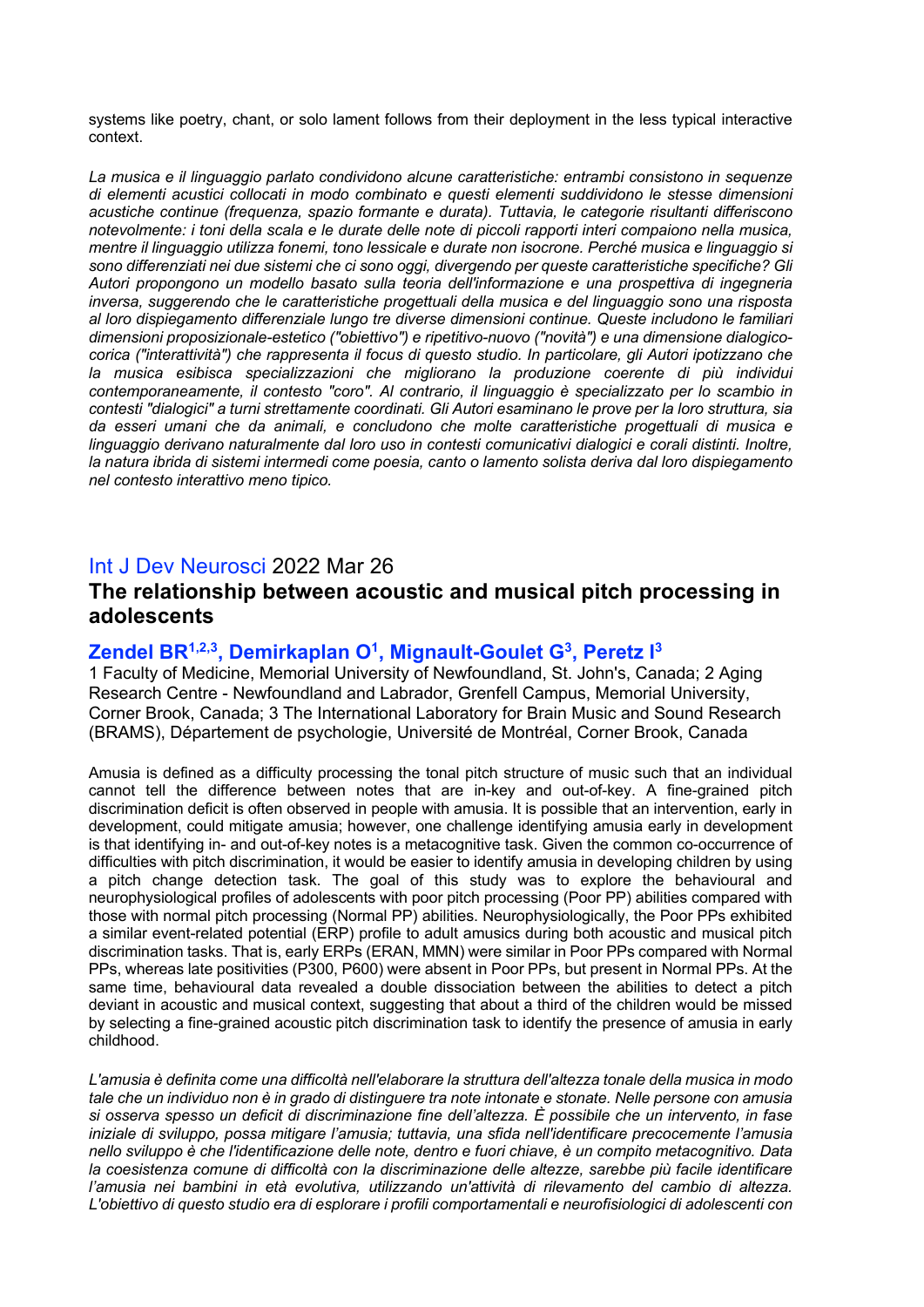*capacità di elaborazione dell'altezza scarse (Poor PP) rispetto a quelli con abilità di elaborazione dell'altezza normale (Normal PP). Neurofisiologicamente, i Poor PP hanno mostrato un profilo di potenziali evento correlati (ERP) simile agli adulti amusici durante le attività di discriminazione di altezza sia acustica che musicale. Cioè, i primi ERP (ERAN, MMN) erano simili nei Poor PP rispetto ai Normal PP, mentre le positività tardive (P300, P600) erano assenti nei Poor PP, ma presenti nei Normal PP. Allo stesso tempo, i dati comportamentali hanno rivelato una doppia dissociazione tra le capacità di rilevare un tono deviante nel contesto acustico e musicale, suggerendo che circa un terzo dei bambini sarebbe sfuggito se si fosse scelto un compito di discriminazione fine dell'altezza acustica per identificare la presenza di amusia in età evolutiva.*

# PLoS One 2022 May 5;17(5):e0266165 **The impact of musical training in symbolic and non-symbolic audiovisual judgements of magnitude**

### **Chalas N1,2, Karagiorgis A2, Bamidis P2, Paraskevopoulos E2,3**

1 Institute for Biomagnetism and Biosignal analysis, University of Münster, Münster, Germany; 2 School of Medicine, Faculty of Health Sciences, Aristotle University of Thessaloniki, Thessaloniki, Greece; 3 Department of Psychology, University of Cyprus, Nicosia, Cyprus

Quantity estimation can be represented in either an analog or symbolic manner and recent evidence now suggests that analog and symbolic representation of quantities interact. Nonetheless, those two representational forms of quantities may be enhanced by convergent multisensory information. Here, we elucidate those interactions using high-density electroencephalography (EEG) and an audiovisual oddball paradigm. Participants were presented simultaneous audiovisual tokens in which the co-varying pitch of tones was combined with the embedded cardinality of dot patterns. Incongruencies were elicited independently from symbolic and non-symbolic modality within the audio-visual percept, violating the newly acquired rule that "the higher the pitch of the tone, the larger the cardinality of the figure." The effect of neural plasticity in symbolic and non-symbolic numerical representations of quantities was investigated through a cross-sectional design, comparing musicians to musically naïve controls. Individual's cortical activity was reconstructed and statistically modeled for a predefined time-window of the evoked response (130-170 ms). To summarize, we show that symbolic and non-symbolic processing of magnitudes is re-organized in cortical space, with professional musicians showing altered activity in motor and temporal areas. Thus, we argue that the symbolic representation of quantities is altered through musical training.

*La stima della quantità può essere rappresentata in modo analogico o simbolico e prove recenti suggeriscono ora che la rappresentazione analogica e simbolica delle quantità interagiscono. Tuttavia, queste due forme rappresentative di quantità possono essere migliorate da informazioni multisensoriali convergenti. Gli Autori chiariscono quelle interazioni utilizzando l'elettroencefalografia ad alta densità (EEG) e un paradigma audiovisivo oddball. Ai partecipanti sono stati presentati frammenti audiovisivi simultanei, in cui l'altezza covariante dei toni è stata combinata con la cardinalità incorporata dei pattern a punti. Le incongruenze sono state suscitate indipendentemente dalla modalità simbolica e non simbolica all'interno della percezione audiovisiva, violando la regola appena acquisita che "più acuta è*  l'altezza del tono, maggiore è la cardinalità della figura". L'effetto della plasticità neurale nelle *rappresentazioni numeriche simboliche e non simboliche delle quantità è stato studiato attraverso un disegno trasversale, confrontando i musicisti con controlli musicalmente naïve. L'attività corticale dell'individuo è stata ricostruita e modellata statisticamente per una finestra temporale predefinita della risposta evocata (130-170 ms). Per riassumere, gli Autori mostrano che l'elaborazione simbolica e non simbolica delle grandezze viene riorganizzata nello spazio corticale, con musicisti professionisti che mostrano un'attività alterata nelle aree motorie e temporali. Pertanto, essi sostengono che la rappresentazione simbolica delle quantità viene alterata attraverso l'allenamento musicale.*